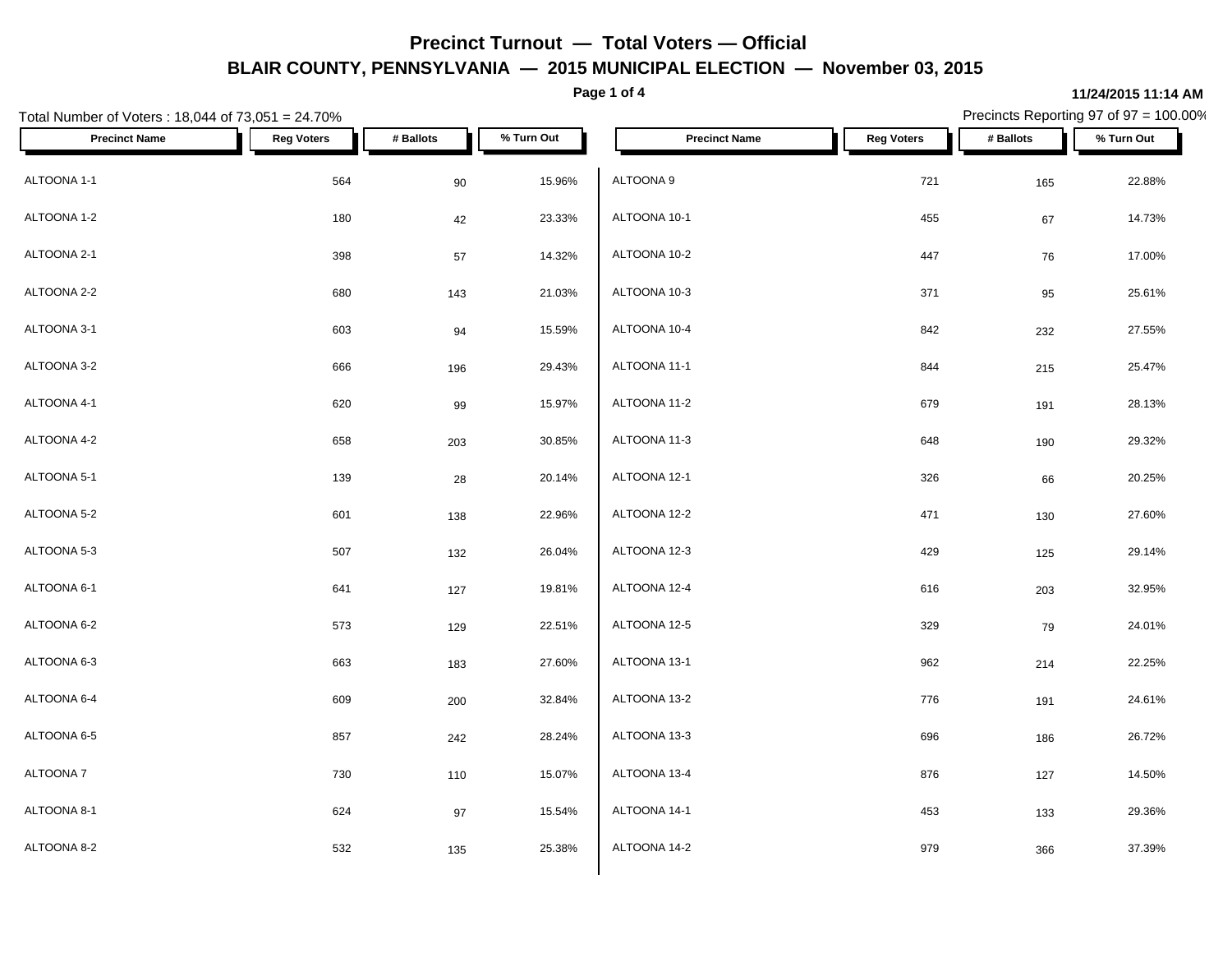**Page 2 of 4**

#### **11/24/2015 11:14 AM**

| Total Number of Voters: 18,044 of 73,051 = 24.70% |                   | Precincts Reporting 97 of 97 = 100.00% |            |                        |                   |           |            |
|---------------------------------------------------|-------------------|----------------------------------------|------------|------------------------|-------------------|-----------|------------|
| <b>Precinct Name</b>                              | <b>Reg Voters</b> | # Ballots                              | % Turn Out | <b>Precinct Name</b>   | <b>Reg Voters</b> | # Ballots | % Turn Out |
| ALTOONA 14-3                                      | 654               | 209                                    | 31.96%     | <b>GREENFIELD TWP1</b> | 835               | 212       | 25.39%     |
| ALTOONA 14-4                                      | 1,004             | 298                                    | 29.68%     | <b>GREENFIELD TWP2</b> | 110               | 31        | 28.18%     |
| ALLEGHENY 1                                       | 1,577             | 371                                    | 23.53%     | <b>GREENFIELD TWP3</b> | 1,000             | 221       | 22.10%     |
| ALLEGHENY 2                                       | 1,476             | 356                                    | 24.12%     | HOLLIDAYSBURG 1        | 378               | 71        | 18.78%     |
| ALLEGHENY 3                                       | 291               | 78                                     | 26.80%     | HOLLIDAYSBURG 2        | 484               | 153       | 31.61%     |
| ALLEGHENY 4                                       | 727               | 192                                    | 26.41%     | <b>HOLLIDAYSBURG 3</b> | 314               | 60        | 19.11%     |
| ANTIS TWP 1                                       | 1,701             | 366                                    | 21.52%     | HOLLIDAYSBURG 4        | 527               | 188       | 35.67%     |
| ANTIS TWP 2                                       | 1,067             | 232                                    | 21.74%     | <b>HOLLIDAYSBURG 5</b> | 479               | 157       | 32.78%     |
| ANTIS TWP 3                                       | 1,328             | 292                                    | 21.99%     | HOLLIDAYSBURG 6        | 758               | 208       | 27.44%     |
| BELLWOOD BORO                                     | 1,014             | 191                                    | 18.84%     | HOLLIDAYSBURG 7        | 467               | 161       | 34.48%     |
| <b>BLAIR - CATFISH</b>                            | 1,025             | 219                                    | 21.37%     | <b>HUSTON TWP</b>      | 714               | 190       | 26.61%     |
| <b>BLAIR - E HOLBG</b>                            | 2,092             | 557                                    | 26.63%     | <b>JUNIATA TWP</b>     | 631               | 149       | 23.61%     |
| <b>CATHARINE TWP</b>                              | 450               | 136                                    | 30.22%     | LOGAN TWP 1            | 1,349             | 321       | 23.80%     |
| <b>DUNCANSVILLE</b>                               | 798               | 224                                    | 28.07%     | LOGAN TWP 2            | 1,548             | 350       | 22.61%     |
| FRANKSTOWN TWP1                                   | 419               | 127                                    | 30.31%     | LOGAN TWP 3            | 773               | 213       | 27.55%     |
| <b>FRANKSTOWN TWP2</b>                            | 2,553             | 605                                    | 23.70%     | LOGAN TWP 4            | 1,054             | 243       | 23.06%     |
| FRANKSTOWN TWP3                                   | 2,456             | 641                                    | 26.10%     | LOGAN TWP 5            | 1,112             | 250       | 22.48%     |
| FREEDOM TWP 1                                     | 616               | 168                                    | 27.27%     | LOGAN TWP 6            | 1,478             | 301       | 20.37%     |
| FREEDOM TWP 2                                     | 1,262             | 271                                    | 21.47%     | <b>LOGAN TWP 7</b>     | 512               | 148       | 28.91%     |
|                                                   |                   |                                        |            |                        |                   |           |            |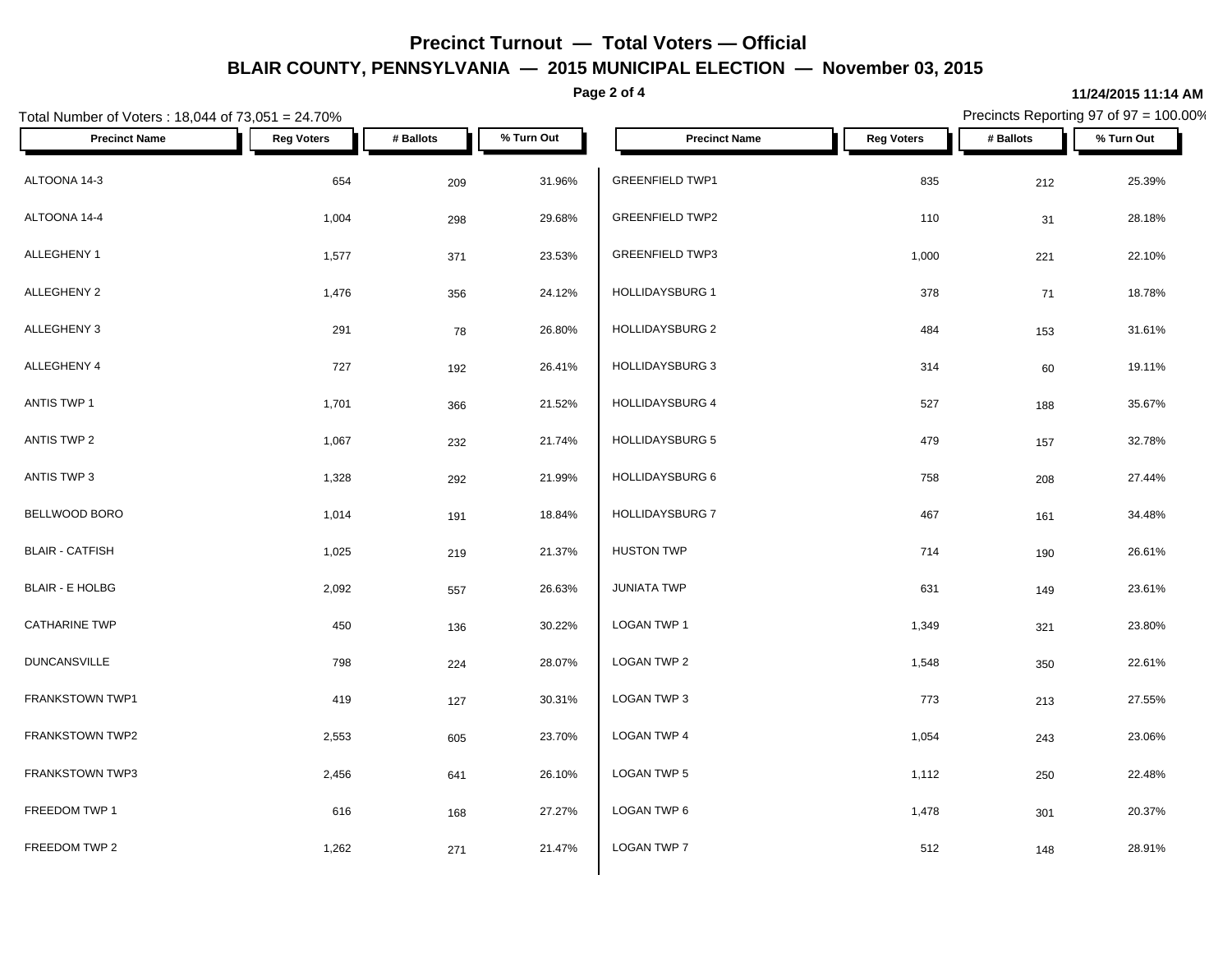**Page 3 of 4**

**11/24/2015 11:14 AM**

| Total Number of Voters: 18,044 of 73,051 = 24.70% |                   |           |            |                      |                   | Precincts Reporting 97 of 97 = 100.00% |            |  |  |
|---------------------------------------------------|-------------------|-----------|------------|----------------------|-------------------|----------------------------------------|------------|--|--|
| <b>Precinct Name</b>                              | <b>Reg Voters</b> | # Ballots | % Turn Out | <b>Precinct Name</b> | <b>Reg Voters</b> | # Ballots                              | % Turn Out |  |  |
| <b>MARTINSBURG 1</b>                              | 539               | 186       | 34.51%     | WILLIAMSBURG         | 676               | 228                                    | 33.73%     |  |  |
| MARTINSBURG 2                                     | 642               | 188       | 29.28%     | WOODBURY TWP         | 854               | 192                                    | 22.48%     |  |  |
| NEWRY BORO                                        | 136               | 25        | 18.38%     |                      |                   |                                        |            |  |  |
| NORTH WOODBURY                                    | 1,554             | 417       | 26.83%     |                      |                   |                                        |            |  |  |
| ROARING SPG 1                                     | 321               | 76        | 23.68%     |                      |                   |                                        |            |  |  |
| ROARING SPG 2                                     | 584               | 184       | 31.51%     |                      |                   |                                        |            |  |  |
| ROARING SPG 3                                     | 444               | 137       | 30.86%     |                      |                   |                                        |            |  |  |
| SNYDER TWP 1                                      | 822               | 167       | 20.32%     |                      |                   |                                        |            |  |  |
| SNYDER TWP 2                                      | 1,127             | 237       | 21.03%     |                      |                   |                                        |            |  |  |
| <b>TAYLOR TWP</b>                                 | 1,564             | 433       | 27.69%     |                      |                   |                                        |            |  |  |
| TYRONE TWP 1                                      | 485               | 152       | 31.34%     |                      |                   |                                        |            |  |  |
| TYRONE TWP 2                                      | 559               | 164       | 29.34%     |                      |                   |                                        |            |  |  |
| TYRONE BORO 1                                     | 519               | 143       | 27.55%     |                      |                   |                                        |            |  |  |
| TYRONE BORO 2                                     | 380               | $93\,$    | 24.47%     |                      |                   |                                        |            |  |  |
| TYRONE BORO 3                                     | 398               | 60        | 15.08%     |                      |                   |                                        |            |  |  |
| TYRONE BORO 4                                     | 269               | 42        | 15.61%     |                      |                   |                                        |            |  |  |
| TYRONE BORO 5                                     | 337               | 64        | 18.99%     |                      |                   |                                        |            |  |  |
| TYRONE BORO 6                                     | 599               | 106       | 17.70%     |                      |                   |                                        |            |  |  |
| TYRONE BORO 7                                     | 444               | 94        | 21.17%     |                      |                   |                                        |            |  |  |